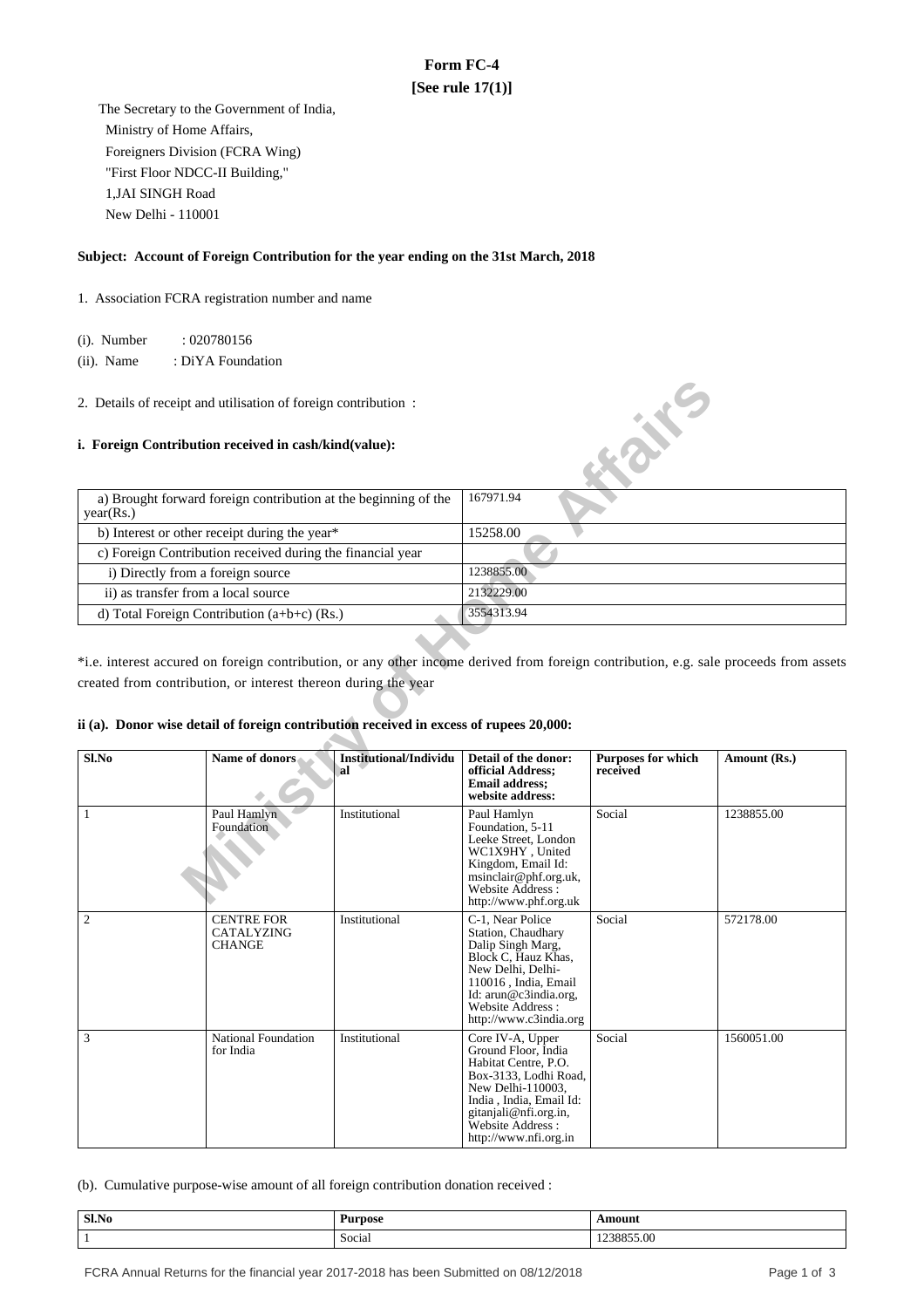**(iii). Details of Utilization of foreign contribution:**

| a. Total Utilization* for projects as per aims and<br>objectives of the association (Rs.) | 2734920.00 |
|-------------------------------------------------------------------------------------------|------------|
| b. Total Administrative Exprenses as provided in Rule<br>5, FCRA 2011 (Rs.)               | 427098.00  |
| c. Total invested in term deposits (Rs.)                                                  | 0.00       |
| d. Total Purchase of fresh assets (Rs.)                                                   | 331160.00  |
| Total utilization in the vear(Rs.) $(a+b+d)$                                              | 3493178.00 |

\* It is affirmed that the utilisation of foreign contribution is not in contravention of the provisions contained in proviso to Sction 9(e) and Section 12(4)(f) of the Act which states that the acceptance of foreign contribution is not likely to affect prejudically.

(A) the soverignty and integrity of india; or.

(B) the security, strategic, scientific or echnomic interest of the state; or

| Sl.No | Name of Bank                   | <b>Branch Address</b> (With<br>pincode)          | <b>IFSC Code</b> | <b>Account No</b> |
|-------|--------------------------------|--------------------------------------------------|------------------|-------------------|
|       | PUNJAB NATIONAL<br><b>BANK</b> | Loharghat via mirza.<br>Loharghat, Assam, Kamrup | Not Avilable     | XXXXXXXXXXX7701   |

| (C) the public interest; or                                                                                                                                              |                                                            |                                                                                                                                             | <b>1.25°</b>     |                   |
|--------------------------------------------------------------------------------------------------------------------------------------------------------------------------|------------------------------------------------------------|---------------------------------------------------------------------------------------------------------------------------------------------|------------------|-------------------|
|                                                                                                                                                                          | (D) freedom or fairness of election to any legistature; or |                                                                                                                                             |                  |                   |
|                                                                                                                                                                          | (E) friendly relations with any foreign state; or          |                                                                                                                                             |                  |                   |
|                                                                                                                                                                          |                                                            | (F) harmony between religious, racial, social, lingusitic or relgional groups, castes or communities                                        |                  |                   |
| iv. Balance of unutilized foreign contribution, in<br>cash/bank, at the end of the year(Rs.):<br>v. Total number of foreigner working (salaried/in<br>honorary capacity. |                                                            | 60278.50<br>9.00<br>3. (a) Details of designated Fc bank account for receipt of Foreign Contribution (As on 31st March of the year ending): |                  |                   |
| Sl.No                                                                                                                                                                    | <b>Name of Bank</b>                                        | <b>Branch Address</b> (With<br>pincode)                                                                                                     | <b>IFSC Code</b> | <b>Account No</b> |
| 1                                                                                                                                                                        | PUNJAB NATIONAL<br><b>BANK</b>                             | Loharghat via mirza,<br>Loharghat, Assam, Kamrup                                                                                            | Not Avilable     | XXXXXXXXXXX7701   |
| 3. (b) Details of all utilization bank accounts for utilization of Foregin Contribution (As on 31st March of the year ending)                                            |                                                            |                                                                                                                                             |                  |                   |
| Sl.No                                                                                                                                                                    | <b>Name of Bank</b>                                        | <b>Branch Address</b> (With<br>pincode)                                                                                                     | <b>IFSC Code</b> | <b>Account No</b> |
| $\mathbf{1}$                                                                                                                                                             | PUNJAB NATIONAL<br><b>BANK</b>                             | Loharghat, Kamrup Rural,<br>Assam - 781120, Guwahati,<br>Assam, Kamrup                                                                      | PUNB0138200      | XXXXXXXXXXX8917   |

#### **Declaration**

 **I hereby declare that the above particulars furnished by me are true and correct**

**I also affirm that the receipt of foreign contribution and its utilization have not been violative of any of the provisions of the Foreign Contribution (Regulation) Act, 2010, rules, notifications/ orders issued there under from time to time and the foreign contribution was utilized for the purpose(s) for which the association was granted registration/ prior permission by the Central Government.**

 $\frac{d}{dt}$